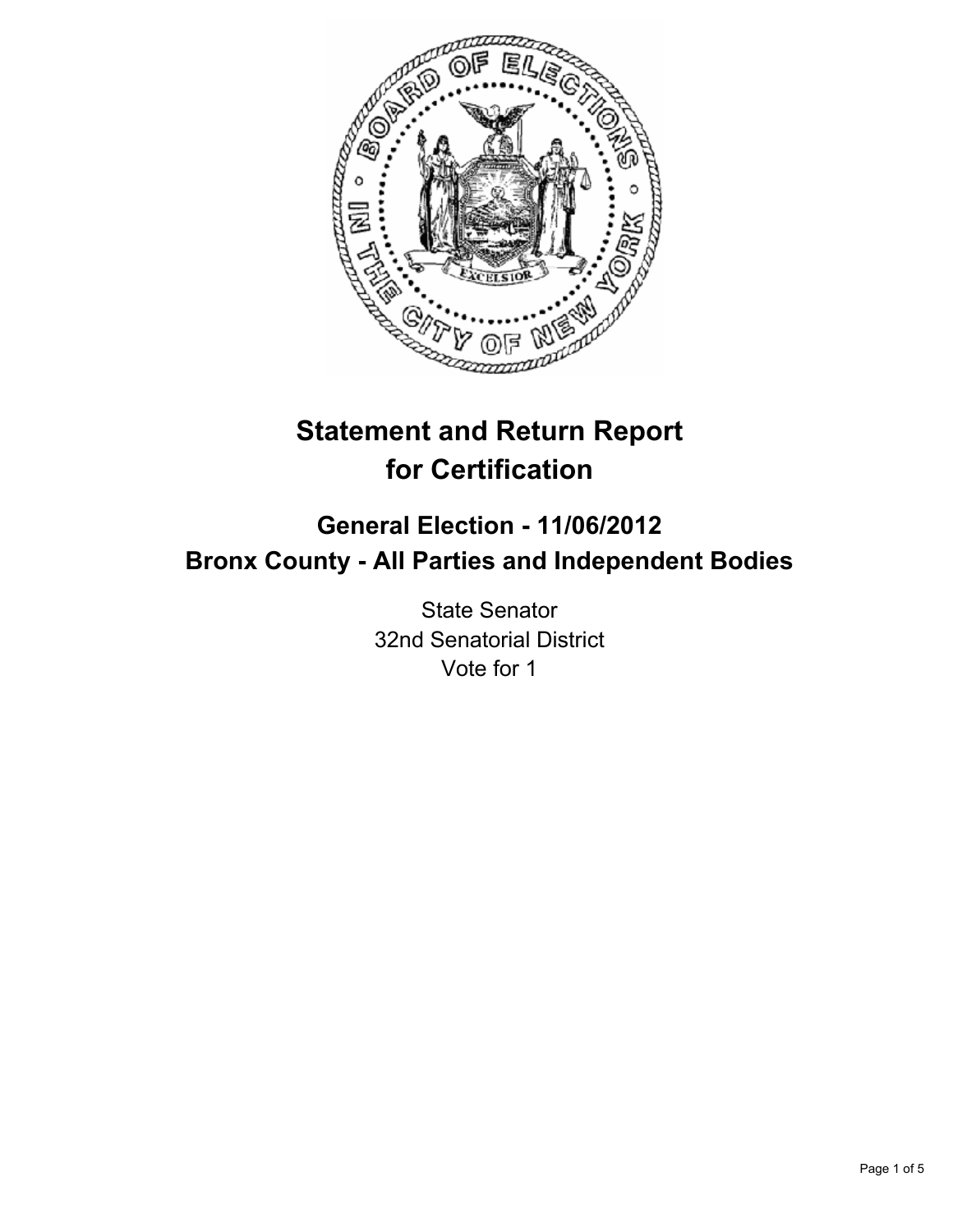

# **Assembly District 77**

| <b>PUBLIC COUNTER</b>                                    | 5,373 |
|----------------------------------------------------------|-------|
| <b>EMERGENCY</b>                                         | 0     |
| <b>ABSENTEE/MILITARY</b>                                 | 181   |
| FEDERAL                                                  | 18    |
| <b>SPECIAL PRESIDENTIAL</b>                              | 0     |
| <b>AFFIDAVIT</b>                                         | 863   |
| <b>Total Ballots</b>                                     | 6,435 |
| Less - Inapplicable Federal/Special Presidential Ballots | (18)  |
| <b>Total Applicable Ballots</b>                          | 6,417 |
| RUBEN DIAZ (DEMOCRATIC)                                  | 5,325 |
| <b>RUBEN DIAZ (REPUBLICAN)</b>                           | 99    |
| RUBEN DIAZ (CONSERVATIVE)                                | 34    |
| DAVID M. JOHNSON (INDEPENDENCE)                          | 151   |
| <b>Total Votes</b>                                       | 5,609 |
| Unrecorded                                               | 808   |

#### **Assembly District 79**

| PUBLIC COUNTER                                           | 20,794 |
|----------------------------------------------------------|--------|
| <b>EMERGENCY</b>                                         | 0      |
| ABSENTEE/MILITARY                                        | 364    |
| <b>FEDERAL</b>                                           | 49     |
| <b>SPECIAL PRESIDENTIAL</b>                              | 0      |
| <b>AFFIDAVIT</b>                                         | 3,210  |
| <b>Total Ballots</b>                                     | 24,417 |
| Less - Inapplicable Federal/Special Presidential Ballots | (49)   |
| <b>Total Applicable Ballots</b>                          | 24,368 |
| RUBEN DIAZ (DEMOCRATIC)                                  | 20,026 |
| RUBEN DIAZ (REPUBLICAN)                                  | 329    |
| RUBEN DIAZ (CONSERVATIVE)                                | 131    |
| DAVID M. JOHNSON (INDEPENDENCE)                          | 510    |
| ANDY VALDEZ (WRITE-IN)                                   | 1      |
| NURYS LAUREANO (WRITE-IN)                                | 1      |
| UNATTRIBUTABLE WRITE-IN (WRITE-IN)                       | 2      |
| <b>Total Votes</b>                                       | 21,000 |
| Unrecorded                                               | 3,368  |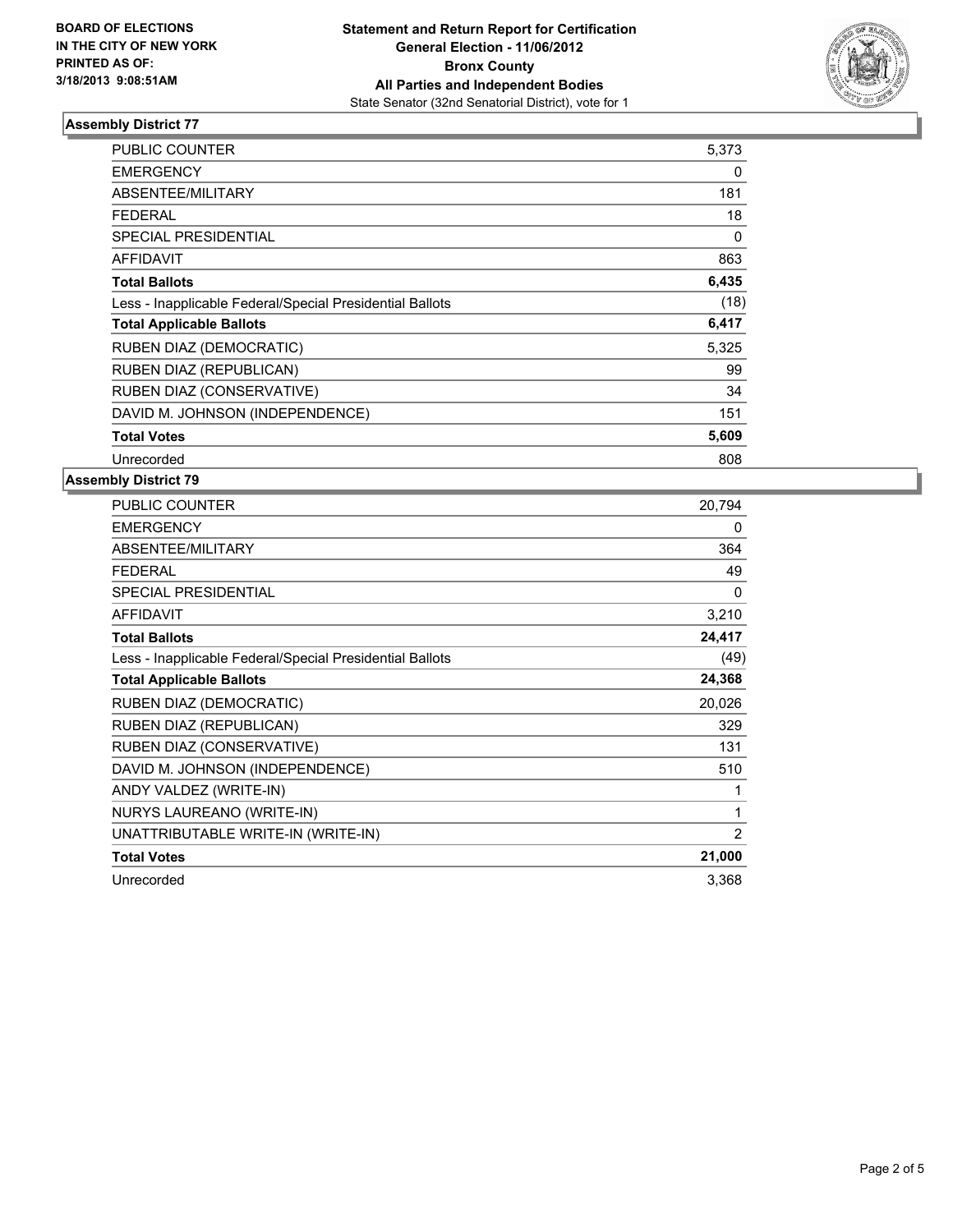

# **Assembly District 82**

| <b>PUBLIC COUNTER</b>                                    | 504            |
|----------------------------------------------------------|----------------|
| <b>EMERGENCY</b>                                         | 0              |
| <b>ABSENTEE/MILITARY</b>                                 | 4              |
| <b>FEDERAL</b>                                           | $\overline{2}$ |
| <b>SPECIAL PRESIDENTIAL</b>                              | $\Omega$       |
| AFFIDAVIT                                                | 68             |
| <b>Total Ballots</b>                                     | 578            |
| Less - Inapplicable Federal/Special Presidential Ballots | (2)            |
| <b>Total Applicable Ballots</b>                          | 576            |
| RUBEN DIAZ (DEMOCRATIC)                                  | 409            |
| RUBEN DIAZ (REPUBLICAN)                                  | 47             |
| RUBEN DIAZ (CONSERVATIVE)                                | 10             |
| DAVID M. JOHNSON (INDEPENDENCE)                          | 32             |
| <b>Total Votes</b>                                       | 498            |
| Unrecorded                                               | 78             |

### **Assembly District 84**

| <b>PUBLIC COUNTER</b>                                    | 3,882    |
|----------------------------------------------------------|----------|
| <b>EMERGENCY</b>                                         | 0        |
| ABSENTEE/MILITARY                                        | 50       |
| <b>FEDERAL</b>                                           | 12       |
| <b>SPECIAL PRESIDENTIAL</b>                              | $\Omega$ |
| <b>AFFIDAVIT</b>                                         | 555      |
| <b>Total Ballots</b>                                     | 4,499    |
| Less - Inapplicable Federal/Special Presidential Ballots | (12)     |
| <b>Total Applicable Ballots</b>                          | 4,487    |
| <b>RUBEN DIAZ (DEMOCRATIC)</b>                           | 3,762    |
| RUBEN DIAZ (REPUBLICAN)                                  | 86       |
| RUBEN DIAZ (CONSERVATIVE)                                | 29       |
| DAVID M. JOHNSON (INDEPENDENCE)                          | 95       |
| ADRIAN ESPAILLAT (WRITE-IN)                              | 1        |
| MAXIMILLIAN RIVERA (WRITE-IN)                            | 1        |
| <b>Total Votes</b>                                       | 3,974    |
| Unrecorded                                               | 513      |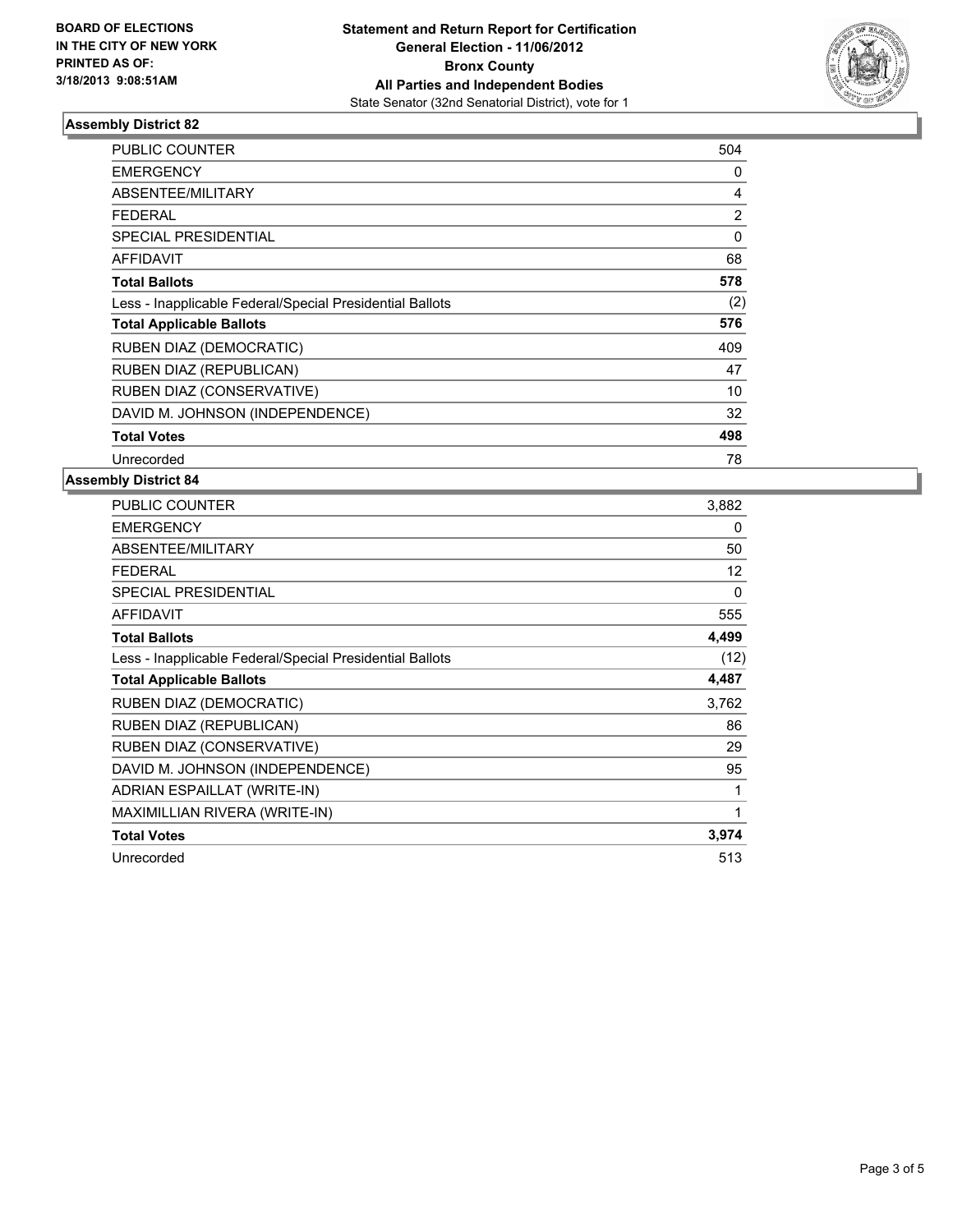

# **Assembly District 85**

| <b>PUBLIC COUNTER</b>                                    | 21,294 |
|----------------------------------------------------------|--------|
| <b>EMERGENCY</b>                                         | 50     |
| ABSENTEE/MILITARY                                        | 317    |
| <b>FEDERAL</b>                                           | 42     |
| <b>SPECIAL PRESIDENTIAL</b>                              | 0      |
| <b>AFFIDAVIT</b>                                         | 2,613  |
| <b>Total Ballots</b>                                     | 24,316 |
| Less - Inapplicable Federal/Special Presidential Ballots | (42)   |
| <b>Total Applicable Ballots</b>                          | 24,274 |
| RUBEN DIAZ (DEMOCRATIC)                                  | 20,130 |
| RUBEN DIAZ (REPUBLICAN)                                  | 374    |
| RUBEN DIAZ (CONSERVATIVE)                                | 171    |
| DAVID M. JOHNSON (INDEPENDENCE)                          | 541    |
| KARL LONDGREN (WRITE-IN)                                 | 1      |
| KENNETH PADILLA (WRITE-IN)                               | 1      |
| TRACEY GONZALEZ (WRITE-IN)                               | 1      |
| <b>Total Votes</b>                                       | 21,219 |
| Unrecorded                                               | 3,055  |

### **Assembly District 87**

| <b>PUBLIC COUNTER</b>                                    | 23,096   |
|----------------------------------------------------------|----------|
| <b>EMERGENCY</b>                                         | 18       |
| ABSENTEE/MILITARY                                        | 414      |
| <b>FEDERAL</b>                                           | 62       |
| <b>SPECIAL PRESIDENTIAL</b>                              | $\Omega$ |
| <b>AFFIDAVIT</b>                                         | 3,264    |
| <b>Total Ballots</b>                                     | 26,854   |
| Less - Inapplicable Federal/Special Presidential Ballots | (62)     |
| <b>Total Applicable Ballots</b>                          | 26,792   |
| RUBEN DIAZ (DEMOCRATIC)                                  | 21,136   |
| RUBEN DIAZ (REPUBLICAN)                                  | 630      |
| RUBEN DIAZ (CONSERVATIVE)                                | 222      |
| DAVID M. JOHNSON (INDEPENDENCE)                          | 859      |
| ANABEL PALMA (WRITE-IN)                                  | 1        |
| CHARLES GALIOTO (WRITE-IN)                               | 1        |
| DANNY FIGUEROA (WRITE-IN)                                | 1        |
| EDWIN CRUZ (WRITE-IN)                                    | 1        |
| JEFFREY KLEIN (WRITE-IN)                                 | 1        |
| KENNETH PADILLA (WRITE-IN)                               | 1        |
| STEPHEN BROWN (WRITE-IN)                                 | 1        |
| TONY AVELLA (WRITE-IN)                                   | 1        |
| UNATTRIBUTABLE WRITE-IN (WRITE-IN)                       | 1        |
| <b>Total Votes</b>                                       | 22,856   |
| Unrecorded                                               | 3,936    |